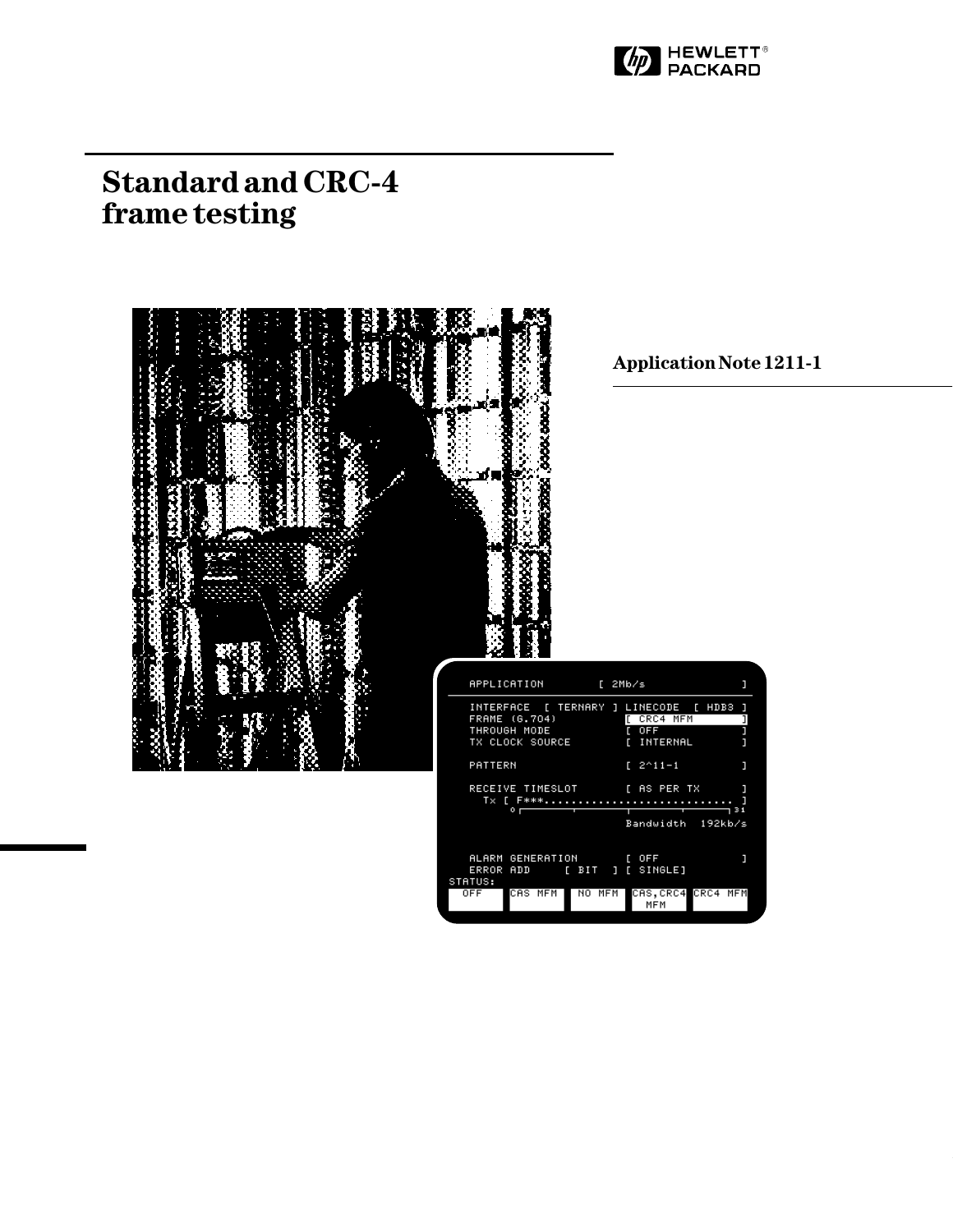In-service testing of 2 Mb/s digital circuits and services is greatly enhanced when framing is added to the 2 Mb/s data.

CCITT recommendation G.703 which defines characteristics of hierarchical digital interfaces, states that for the 2 Mb/s hierarchy, transmission can be bit-sequence independent. In other words 2 Mb/s and 64 kb/s facilities are "clear channel", and do not require any

particular signal structure to pass through the network. Although this transparency can be useful for transmission of wideband signals, sending an unstructured signal into the network can have drawbacks.

An apparently random signal cannot be monitored in-service by the service provider for transmission errors, and it is impossible to provide bandwidth grooming or switching of channels. It is likely that the PTT/service provider will not be able to guarantee network performance with unstructured 2 Mb/s traffic. In view of this, most private networks operate with the standard 2 Mb/s frame structure defined in CCITT recommendations G.704 and G.706.

#### **Frame Format – G.704/G.706**



#### **2.048 Mb/s PCM Frame Structure Frame Alignment (G.704, G.706)**



## **Standard 2 Mb/s framing**

Each 2 Mb/s frame contains 256 bits (32 timeslots, each of 8 bits) at a repetition rate of exactly 8 kb/s. The first timeslot (timeslot zero, TS0) is reserved for framing, errorchecking and alarm signals, and the remaining 31 can be used for traffic. The individual channels can be used for 64 kb/s PCM, subdivided further for low-rate data or voice compression such as ADPCM (Adaptive Differential PCM) or aggregated for wideband signals such as videoconferencing or LAN interconnection. Sometimes a timeslot (such as TS16) is reserved for signaling - for example ISDN primary rate D-channel signaling such as Q.931 or Digital Private Network Signaling System (DPNSS), or channel associated ABCD signaling.

The start of the 32 timeslot frame is signified by the frame alignment word (0011011) in TS0 of alternate frames. In the other frame, bit 2 is set to one and bit 3 contains the Abit for sending an alarm to the farend. The S-bits are all intended for international and national use and when unused are set to logic 1.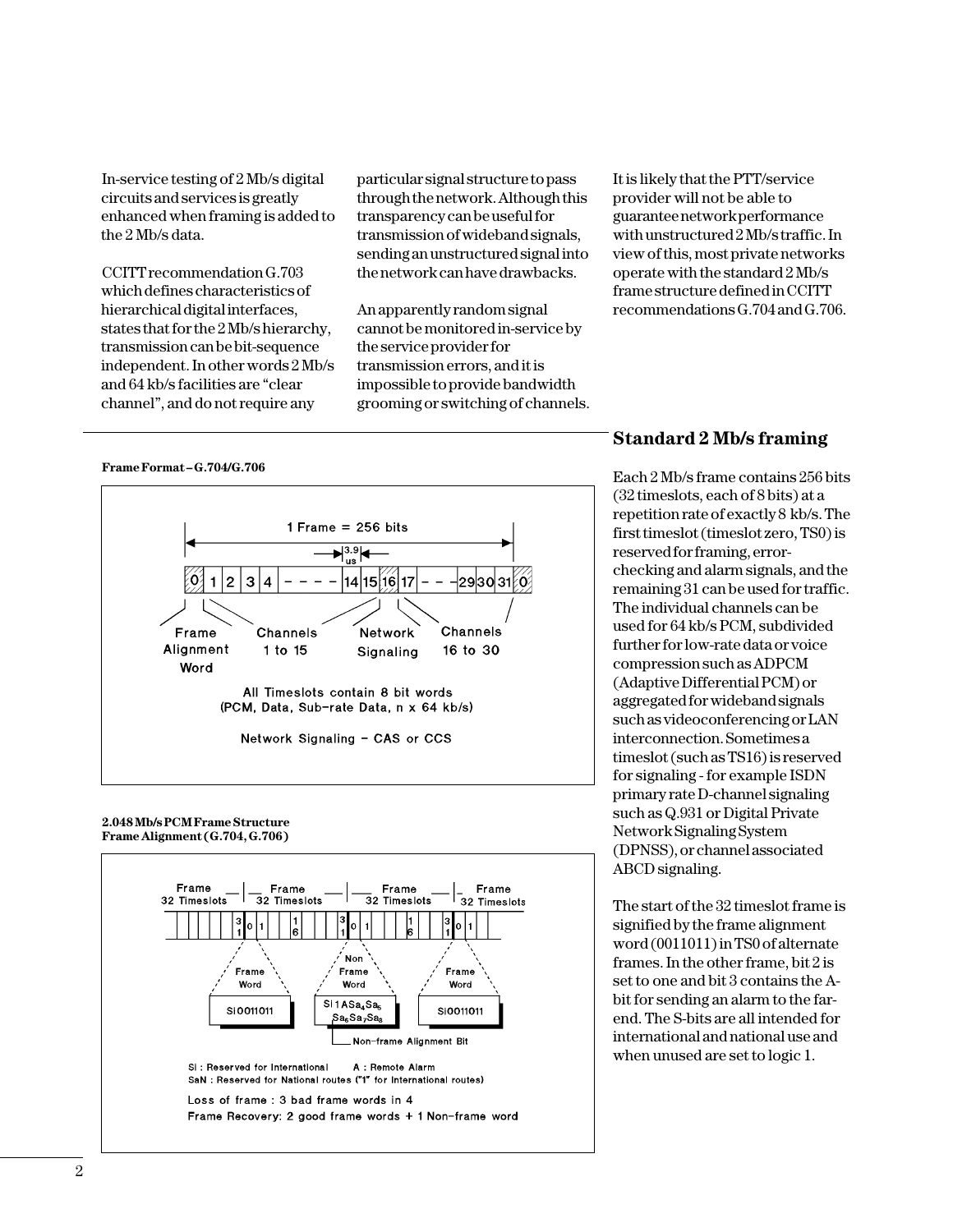Once the demultiplexer has achieved frame alignment, it can separate the individual 64 kb/s channels in the frame. If three frame alignment words in four are received in error, the terminal declares loss of frame alignment and initiates a resynchronization process. The recovery criteria is one correct frame alignment word, one non-frame word bit 2 (logic 1), followed by one correct frame alignment word.

## **Channel associated signaling**

Once the multiplexer has gained frame alignment, it searches in TS16 for the multi-frame alignment signal (0000) in bits 1 to 4. This marks frame 0 of the group of 16 frames called the multi-frame.

The multi-frame is only necessary when channel associated signaling (CAS) is used. Timeslot 16 then contains pairs of 4-bit ABCD signaling words. Over a complete multi-frame all 30 channels are serviced.

## **Common channel signaling**

If common channel signaling (CCS) is used, then multi-frame alignment is unnecessary, and TS16 is simply used as a 64 kb/s data channel for CCS messages, or it can be turned over to revenue-earning traffic, giving a total of 31 channels for the payload.

When the 2 Mb/s frame was used exclusively for PCM voice transmission, the frame alignment criteria was very reliable. However, it has some limitations particularly with increased data transmission and demand for on-line performance monitoring.

With data transmission, the traffic can simulate the frame alignment and non-frame alignment words and false framing is possible which would have serious effects on data.

Performance monitoring of the received signal is limited to checking for errors in the frame alignment signals. With only a total of 7 bits in 512 bits it gives a poor indication of errors in the payload. There is no way for the remote end to send back this rudimentary error performance data, so only one direction of transmission can be monitored at each location.

In the age of competitive digital leased live services, this is not very adequate!



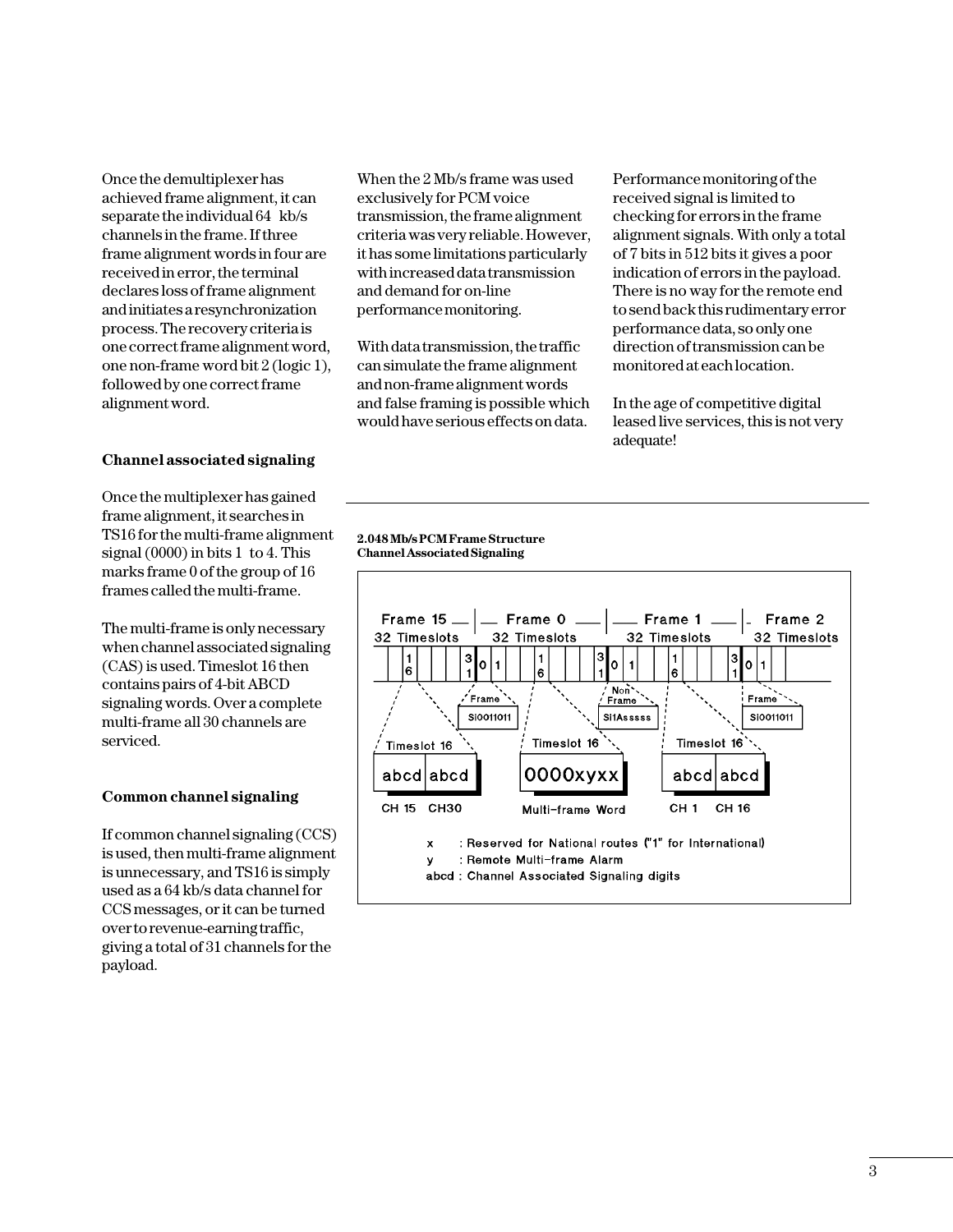## **CRC-4 framing**

The new CRC-4 frame structure is defined in CCITT recommendation G.704. The CRC-4 remainder is calculated on complete blocks of data including all payload bits, and the 4-bit remainder is transmitted to the far-end for comparison with the recalculated CRC-4 remainder. If the two 4-bit words differ, then the receiving equipment knows that one or more errors are present in the payload. Every bit is checked so an accurate estimate of block error rate (or errored seconds) is made while the link is in-service. The CRC-4 framing algorithm is more complex and is extremely unlikely to be fooled by payload data patterns.

**Bits 1 to 8 of the frame (TS0) TS**

**1-31 2 9-256**

> P  $\bf A$ Y L O A D

**8** 1 S 1 S 1 S 1 S 1 S 1 S 1 S 1 S

**7** 1 S 1 S 1 S 1 S 1 S 1 S 1 S 1 S

This table, from G.704, shows the sequence of bits in the frame alignment (TS0) position of successive frames. In frames not containing the frame alignment signal, the first bit is used to transmit the CRC multi-frame signal (001011) which defines the start of the sub-multi-frame. Alternate frames contain the frame alignment word (0011011) preceded by one of the Cyclic Redundancy Checksum - 4 (CRC-4) bits. The CRC-4 remainder is calculated on all the 2048 bits of the previous submulti-frame (SMF), and the 4-bit word sent as C1, C2, C3, C4 of the current SMF. (Note that the CRC-4 bits of the previous SMF are set to zero before the calculation is made.)

At the receive end, the CRC remainder is recalculated for each SMF and the result compared with the CRC-4 bits received in the next SMF. If they differ, then it is assumed that the checked SMF is in error. What this tells us is that a block of 2048 bits had one or more errors. One thousand CRC-4 block error checks are made every second. Note that this in-service error detection process does not indicate bit error ratio (BER) unless you assume a certain error distribution (random or burst), to predict the average errors per block. Rather it provides a block error measurement.

|                   | пшинтапе<br>(SMF) | number         |                       |              |              |   |              |                  |
|-------------------|-------------------|----------------|-----------------------|--------------|--------------|---|--------------|------------------|
|                   |                   |                | 1                     | $\bf{2}$     | 3            | 4 | 5            | 6                |
|                   | 1                 | $\theta$       | $\mathbf{C}_{_{\!1}}$ | $\mathbf{0}$ | $\mathbf{0}$ | 1 | 1            | $\boldsymbol{0}$ |
|                   |                   |                | $\boldsymbol{0}$      | 1            | A            | S | S            | S                |
|                   |                   | $\overline{2}$ | $\mathbf{C}_{\!2}$    | $\mathbf{0}$ | $\mathbf{0}$ | 1 | 1            | $\mathbf{0}$     |
|                   |                   | 3              | $\boldsymbol{0}$      | 1            | A            | S | S            | S                |
|                   |                   | 4              | $C_{3}$               | $\mathbf{0}$ | $\mathbf{0}$ | 1 | $\mathbf{1}$ | $\mathbf{0}$     |
| М<br>U            |                   | 5              | $\boldsymbol{0}$      | 1            | A            | S | S            | S                |
| L                 |                   | 6              | $C_{4}$               | $\mathbf{0}$ | $\mathbf{0}$ | 1 | 1            | $\mathbf{0}$     |
| т<br>$\mathbf{r}$ |                   |                | 0                     | 1            | A            | S | S            | S                |

**Frame**

#### **CRC-4 multiframe structure (G.704)**

**Submultiframe**

**II**

 $E = CRC-4$  error indication bits;  $C_1$  to  $C_4$  = Cyclic Redundancy Check-4 (CRC-4) bits; S = Spare bits; A = Remote alarm indication; TS = Timeslot.

0 A 0 A  $\boldsymbol{0}$ A 0 A 1 S 1 S 1 S 1 S 1 S 1 S 1 S 1 S

 $\overline{0}$ S 0 S 0 S 0 S

 $\overline{C}_1$ 1  $C_{2}$ 1  $C_{3}$ E  $C_{4}$ E

**I F R A M E**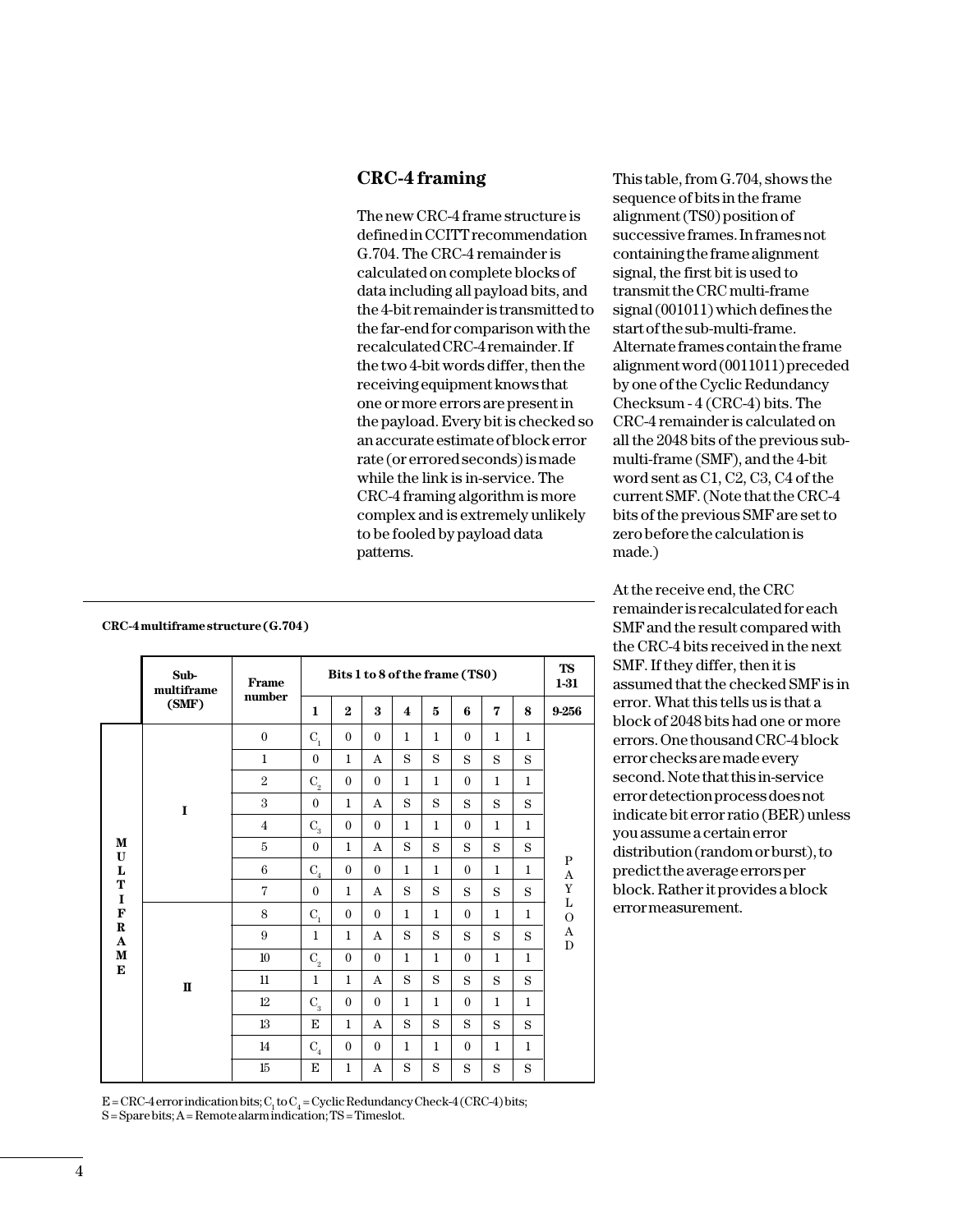This is very useful for estimating percentage errored seconds (%ES) which is usually considered the best indication of quality for data transmission – itself a block transmission process. CRC-4 error checking is very reliable - at least 94% of errored blocks are detected even under high BER conditions, according to G.706.

Another powerful feature of CRC-4 framing provides a local indication of alarms and errors detected at the remote end. When an errored SMF is detected at the remote end, one of the E-bits is changed from 1 to 0 in the return path multi-frame. The local end therefore has exactly the same block error information as the far-end CRC-4 checker. Counting E-bit changes is equivalent to counting CRC-4 block errors. Thus the local end can monitor the performance of both go and return paths. This can be carried out by the network equipment itself, or by a test set like the Hewlett-Packard 37722A digital telecom analyzer or the HP 37732A telecom/datacom analyzer monitoring the received 2 Mb/s stream. In the same way, the A-bits return alarm signals for loss of frame or loss of signal from the remote end.

The CRC-4 frame structure described above is now gaining preference because of its error detection capability and immunity to false frame alignment (CCITT recommendation G.706). For systems without CRC framing, inservice testing is limited to checking for errors in the frame alignment word, which provides a poor indication of errors in the traffic payload. Monitoring code violations in HDB3 is another possibility; however, this measurement refers only to the nearest line section or the interface connection between equipment. It can be useful for troubleshooting, but has little application for monitoring overall system performance.



**Remote End Performance Monitor**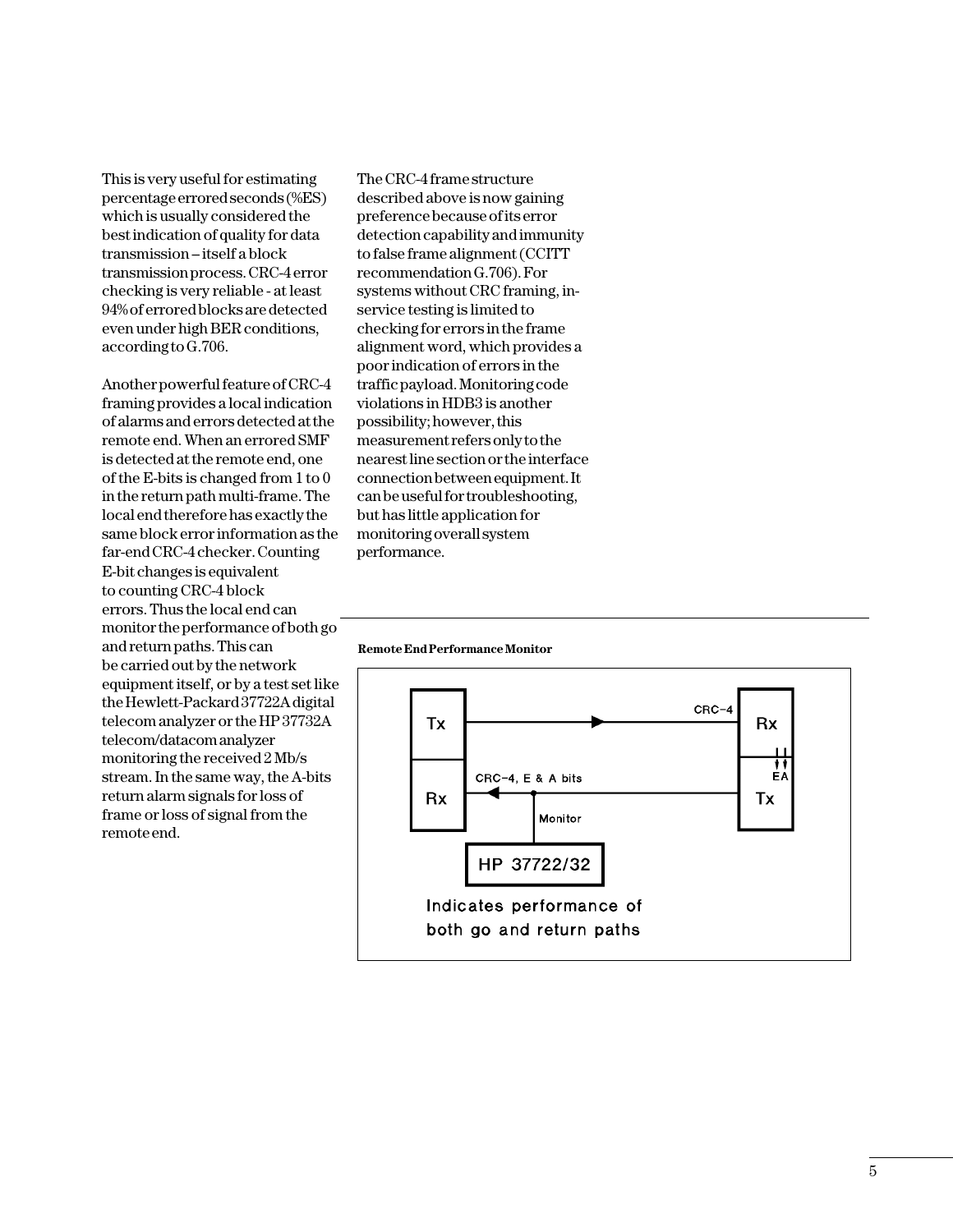## **In-service tests**

The major benefit of in-service tests is that they allow the user's traffic to flow normally without interruption. This means that error performance statistics can be collected over a longer period, and with the storage available on modern test sets, weeks of data can be stored and time-stamped for multiple in-service parameters. These might include CRC-4 block errors, FAS errors, HDB3 code errors, E-bits (Remote End Block Errors – REBEs) and alarm history.

## **Long-term monitoring**

Long-term monitoring is useful for catching that elusive burst of errors which only seems to occur at the busiest time of the day! It also helps to confirm that the overall quality of the circuit meets specification.

The easiest way to analyze longterm measurements is the histogram. You can spot error bursts or periods of degraded performance almost instantly from a graphical display such as that shown below from the HP 37722A/ 32A.

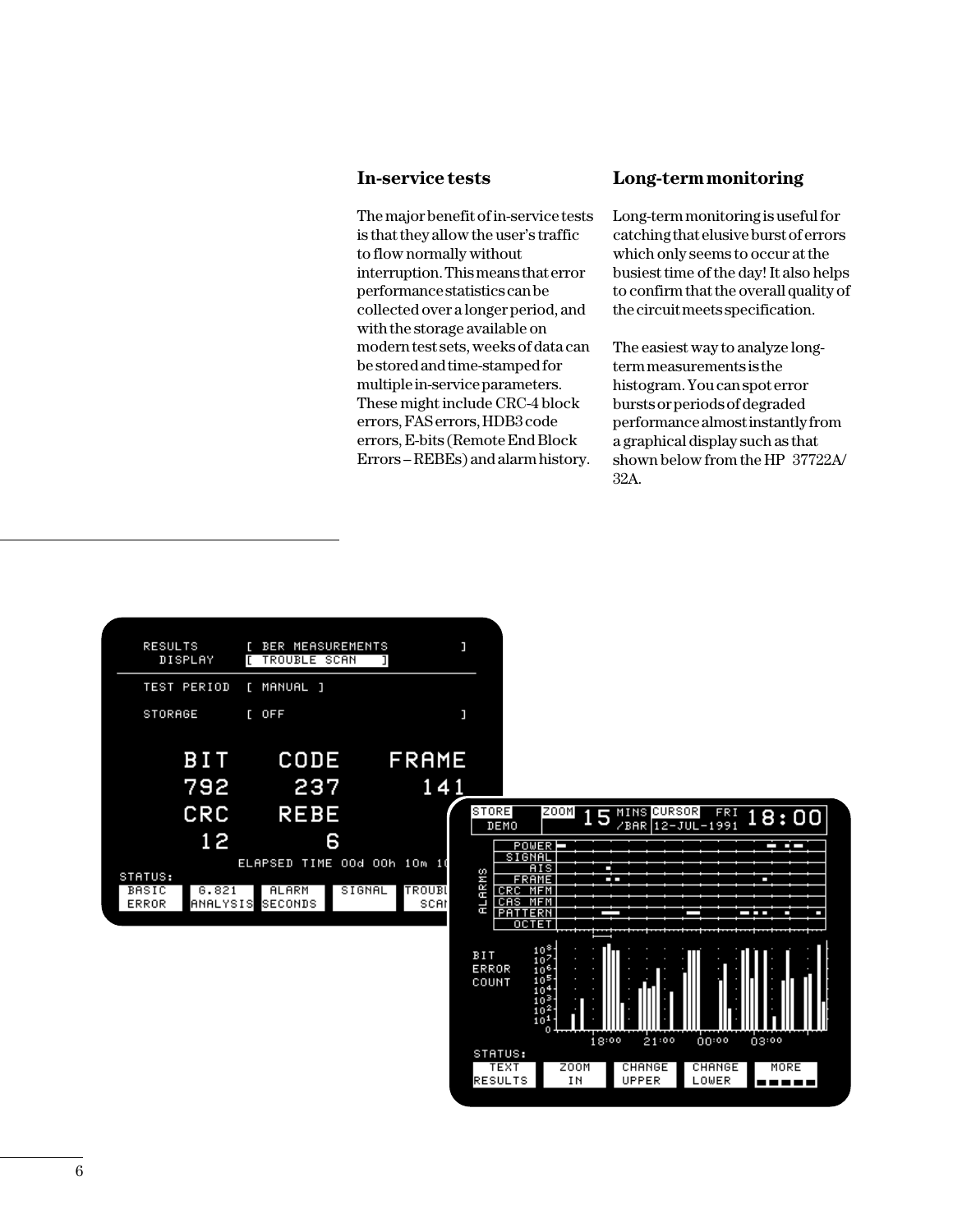## **Timeslot monitoring**

With a framed 2 Mb/s test set, there are other useful checks you can make. You can monitor the individual channels to check if they are carrying voice or data. A demultiplexed channel at 64 kb/s can be fed to a protocol analyzer or decoded to provide a voice frequency output.

TS16 is usually assigned to signaling. It is possible to demultiplex TS16 and display the 30 ABCD words for channel associated signaling to investigate permanently idle channels or "stuck bits". Before taking a channel out of service, you can check that it is idle and so avoid unnecessary outage. Most private networks use common channel signaling for interconnecting PBXs. TS16 will then contain packet-type signaling protocols such as Q.931 and DPNSS. These will need to be fed to a protocol analyzer, for example the HP 4952A, for troubleshooting.

## **Multiplexer performance monitoring**

A fully framed 2 Mb/s test signal also allows you to check the proper operation of alarms and performance monitoring within the multiplexer. Send errors in the frame alignment signal either continuously or in burst-mode and check the loss of frame criteria and resynchronization in the multiplexer. You can simulate CRC block errors and alarms and check how the multiplexer responds locally and through E and A bits on the outgoing stream.



|         | RESULTS<br>DISPLAY |     | [ SIGNALING |     | [ TIMESLOT MONITOR<br>∏[ ALL        | J  | J    |
|---------|--------------------|-----|-------------|-----|-------------------------------------|----|------|
|         |                    |     |             |     | Timeslots 1-15,17-31 signaling bits |    |      |
|         | ABCD               |     | ABCD        |     | ABCD                                |    | ABCD |
| 01      | 0101               | 09  | 0101        | 17  | 0101                                | 25 | 0101 |
| 02      | 0101               | 10  | 0101        | 18  | 0101                                | 26 | 0101 |
| 03      | 0101               | 11  | 0101        | 19. | 0101                                | 27 | 0101 |
| 04      | 0101               | 12  | 0101        | 20  | 0101                                | 28 | 0101 |
| 05      | 0101               | 13  | 0101        | 21  | 0101                                | 29 | 0101 |
| 06      | 0101               | 14  | 0101        | 22  | 0101                                | 30 | 0101 |
| 07      | 0101               | 15  | 0101        | 23  | 0101                                | 31 | 0101 |
| 08      | 0101               |     |             | 24  | 0101                                |    |      |
|         |                    |     |             |     |                                     |    |      |
|         |                    |     |             |     |                                     |    |      |
|         |                    |     |             |     |                                     |    |      |
| STATUS: |                    |     |             |     |                                     |    |      |
| SINGLE  |                    | ALL |             |     |                                     |    |      |
|         |                    |     |             |     |                                     |    |      |